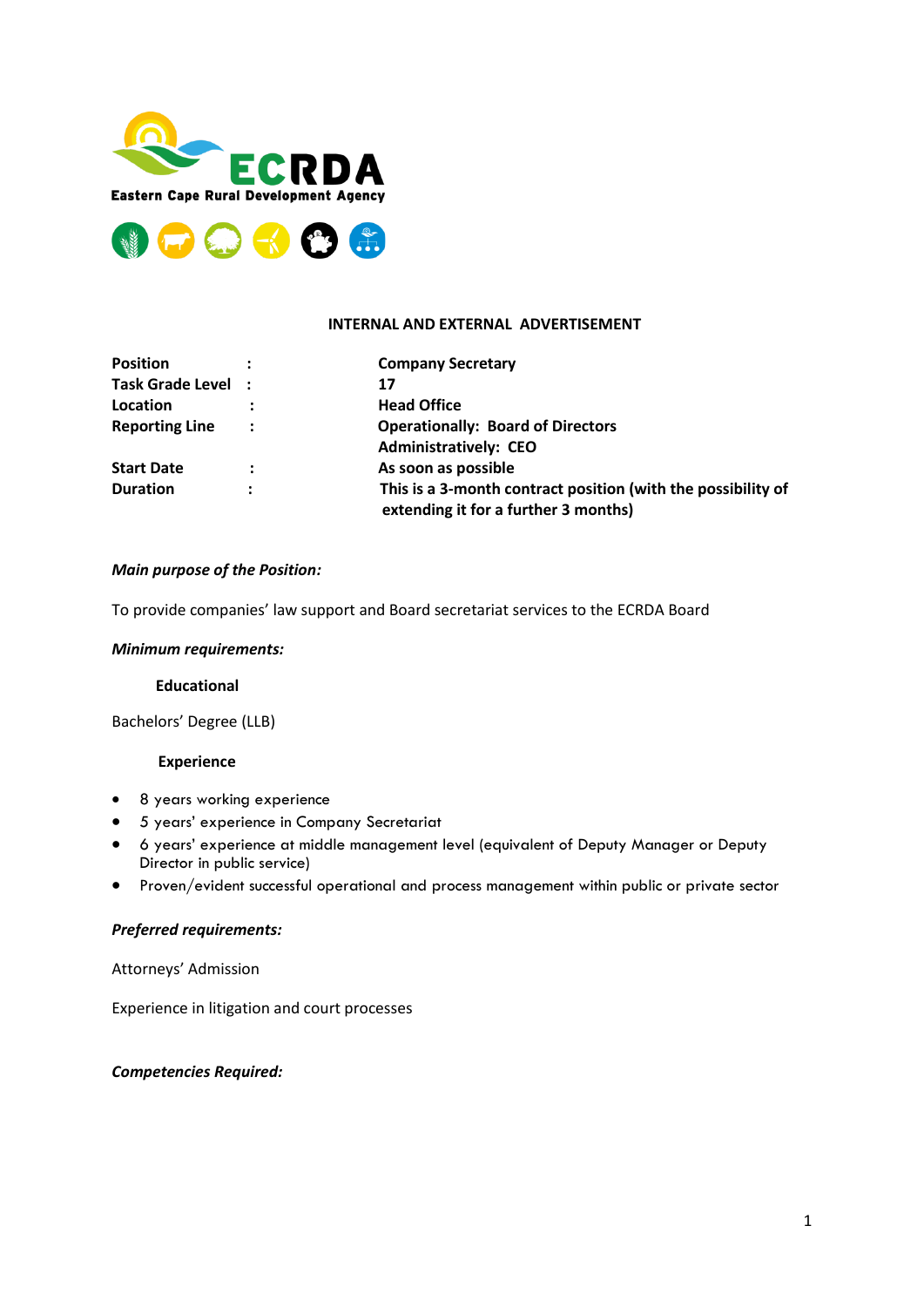| Knowledge                  | Competent knowledge and understanding of relevant policy and legislation<br>٠<br>Competent understanding of institutional governance systems and<br>$\bullet$<br>performance management<br>Understanding of ECRDA operations and delegation of powers, as well<br>$\bullet$<br>as field-specific roles under the unit     |
|----------------------------|---------------------------------------------------------------------------------------------------------------------------------------------------------------------------------------------------------------------------------------------------------------------------------------------------------------------------|
| <b>Leading Competences</b> | Assessed Competent or Advances proficiency level on the following leading<br>competences:<br><b>Strategic Direction and Leadership</b><br>People Management<br>Programme and Project Management<br><b>Financial Management</b><br>$\bullet$<br>Change Leadership<br>Governance Leadership<br><b>Stakeholder Relations</b> |
| Core Competences           | Assessed Competent or Advanced proficiency level on the following core<br>competences:<br><b>Moral Competence</b><br><b>Planning and Organising</b><br>Analysis and Innovation<br>٠<br>Knowledge and Information Management<br>٠<br>Communication<br><b>Results and Quality Focus</b>                                     |

# *Key Performance Areas:*

|    | <b>Ensure Board compliance:</b>                                                                                                                                                                                                                                                                                                                                                                                                                                                                                                                                                                                                                                                                                                                                                                                                                                                                                                                                                      |                    |
|----|--------------------------------------------------------------------------------------------------------------------------------------------------------------------------------------------------------------------------------------------------------------------------------------------------------------------------------------------------------------------------------------------------------------------------------------------------------------------------------------------------------------------------------------------------------------------------------------------------------------------------------------------------------------------------------------------------------------------------------------------------------------------------------------------------------------------------------------------------------------------------------------------------------------------------------------------------------------------------------------|--------------------|
| 1. | Make Board members aware of the statutory, regulatory and fiduciary<br>$\bullet$<br>requirements related to the ECRDA<br>Provide Board members individually and collectively with guidance as<br>$\bullet$<br>to their duties, responsibilities and powers<br>Guide and advise Board members on matters of good governance and<br>$\bullet$<br>changes in legislation<br>Raise matters that may warrant the attention of the Board<br>٠<br>Ensure the proper filing of annual returns in line with the Companies Act<br>Certify in the ECRDA's annual financial statements whether the entity has<br>filed the required returns and notices and whether these are true, correct<br>and up-to-date<br>Ensure that the financial statements are sent to all the relevant<br>$\bullet$<br>stakeholders entitled to receive such documents<br>Ensure that Board committee charters and terms of reference are kept<br>٠<br>up-to-date<br>Organise Board performance reviews<br>$\bullet$ | Daily<br>As needed |
|    | In order to ensure the Board's compliance with statutory, regulatory and                                                                                                                                                                                                                                                                                                                                                                                                                                                                                                                                                                                                                                                                                                                                                                                                                                                                                                             |                    |
|    | fiduciary requirements.                                                                                                                                                                                                                                                                                                                                                                                                                                                                                                                                                                                                                                                                                                                                                                                                                                                                                                                                                              |                    |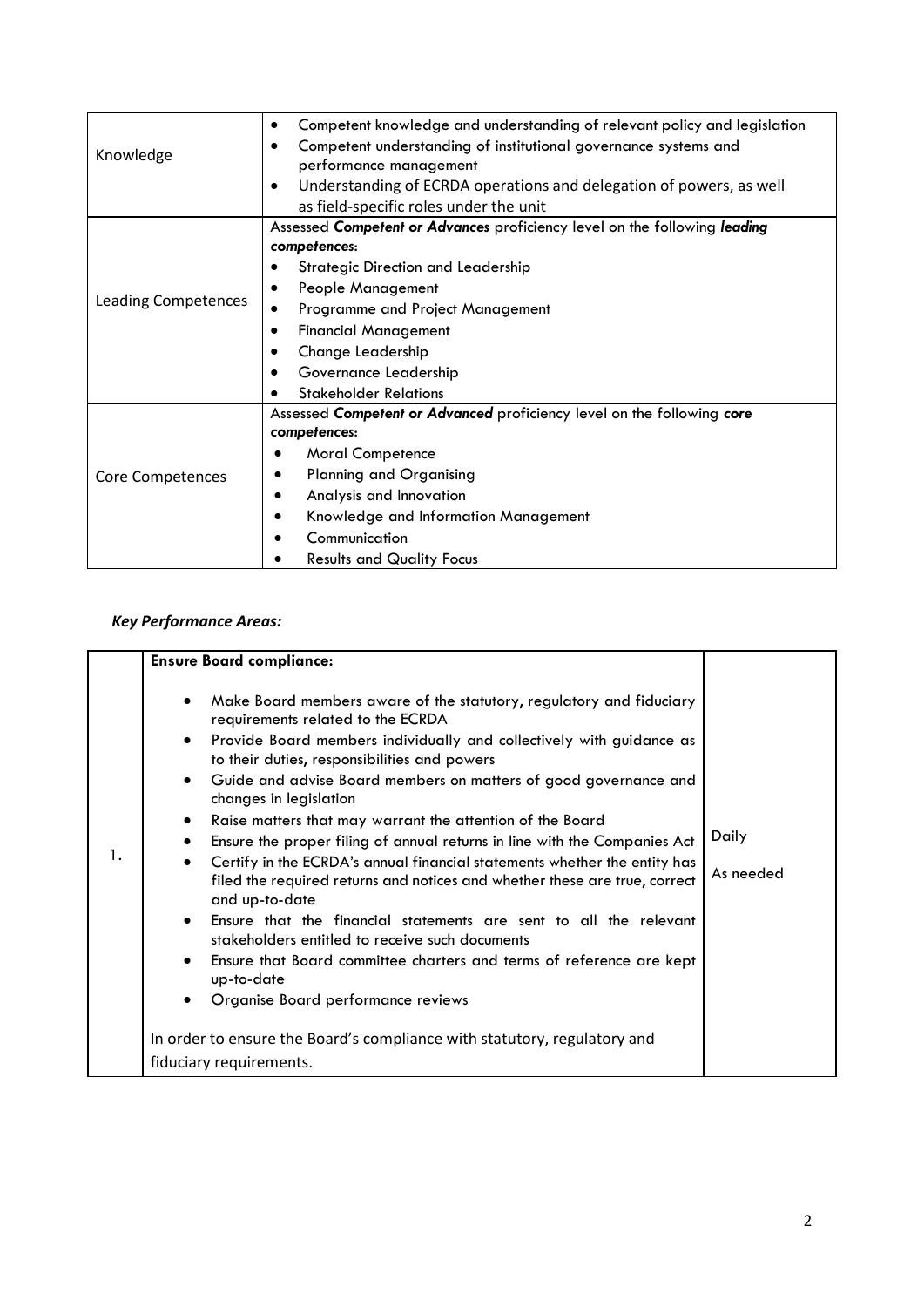|    | <b>Manage Board decisions:</b>                                                                                                                                                                                                                                                                                                                                                                                                                                                                                                                                                                                                                                                                                                  |                    |
|----|---------------------------------------------------------------------------------------------------------------------------------------------------------------------------------------------------------------------------------------------------------------------------------------------------------------------------------------------------------------------------------------------------------------------------------------------------------------------------------------------------------------------------------------------------------------------------------------------------------------------------------------------------------------------------------------------------------------------------------|--------------------|
| 2. | Coordinate the scheduling and holding of Board and Committee<br>meetings in consultation with the Board Chairperson<br>Ensure that Board and Committee meeting minutes are properly<br>recorded and distributed<br>Distribute Board minutes and relevant documents to Board and<br>$\bullet$<br>Committee members within the stipulated timeframes<br>Ensure that the Board has the information it needs to make informed<br>decisions<br>Obtain appropriate responses and feedback to specific agenda<br>items and matters arising from previous Board meetings<br>Communicate Board and committee decisions to relevant business<br>$\bullet$<br>units and persons timeously<br>Ensure the safekeeping of Board documentation | Daily<br>As needed |
|    | In order to ensure timeous implementation and tracking of Board decisions                                                                                                                                                                                                                                                                                                                                                                                                                                                                                                                                                                                                                                                       |                    |
| 3. | <b>Facilitate Board nominations and induction:</b><br>Support the nomination committee and ensure that the procedure for<br>٠<br>appointment of Board members is properly carried out<br>Facilitate the induction, orientation and ongoing training and education<br>of Board members<br>Advise Board members on standards of ethical and corporate behaviour<br>In order to ensure that Board members are properly nominated, orientated<br>and inducted                                                                                                                                                                                                                                                                       | Daily<br>As needed |
|    | <b>Support Board committees:</b><br>Facilitate the establishment and functioning of various Board committees<br>Monitor and ensure that Board committee procedures are followed<br>Ensure that Board Committee meetings are scheduled, held and properly<br>recorded<br>Identify training needs for Board Committee members<br>Oversee the development of Board Committee members<br>In order to ensure the effectiveness of Board Committees                                                                                                                                                                                                                                                                                   | Daily<br>As needed |
| 5. | Render Secretariat and secretarial support:<br>Prepare and distribute Board and Committees' documentation<br>Maintain the register of Board members, policies and contracts<br>Ensure the safekeeping of Board and Committees' documentation<br><b>Coordinate Board and Committee meetings</b><br>Assist the Board Chairperson with preparation of agendas, discussion<br>papers and reports<br>Provide support and advice on all matters required by the Board<br>In order to support the Board and its Committees on the execution of their<br>fiduciary duties                                                                                                                                                               | Daily<br>As needed |